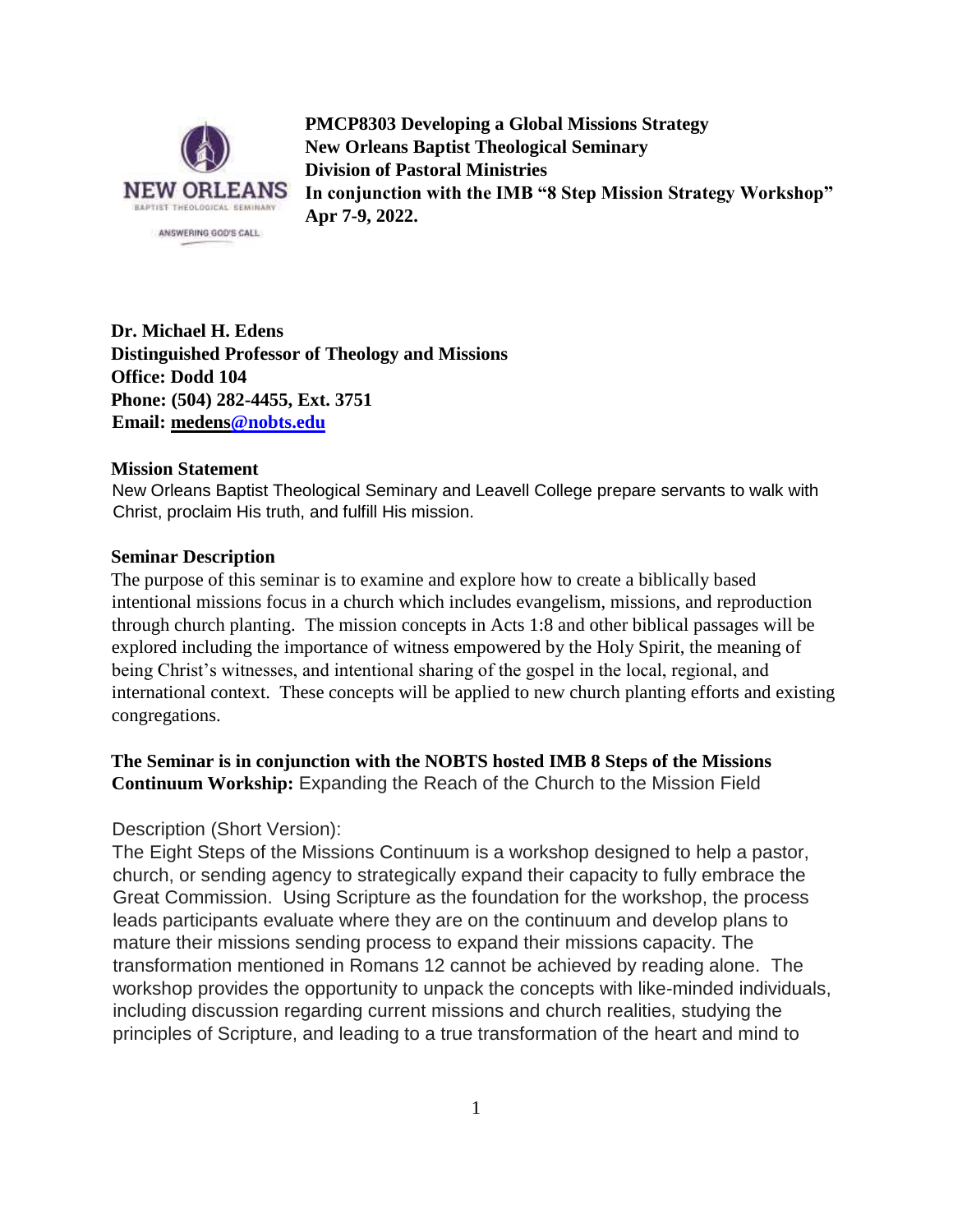focus on God's plan for His Church to share the gospel with every language and people. The goal is to work toward more healthy churches that fully embrace God's call to be involved in His Mission: the Great Commission.

Workshop Facilitators: **Hal Cunnyngham, Ed. D.** 35 years with IMB, South America, East Asia **Amanda Dimperio, D. Min.** 20 years with IMB, South America

## **Student Learning Outcomes**

The student who satisfactorily completes this seminar by fulfillment of the requirements should be able to:

- 1. Apply a biblically based intentional missions focus to the local church and its ministry.
- 2. Demonstrate appreciation for the missions opportunities which are available to churches, particularly Southern Baptist churches, through the local association, state conventions, North American Mission Board, and International Mission Board.
- 3. Build a strategy to advance the Great Commission in the ministry context.

## **Course Textbooks**

Cunnyngham, Hal and Dimperio, Amanda. (working title) *8 Steps of a Church Missions Strategy.* Richmond: IMB, 2022.

Garrison, David. *Church Planting Movements: How God is Redeeming a Lost World.* Monument, CO: WIGTake Resources, 2004.

All seminar participants read and complete the assignment described under #4 on pages 4-5.

# **Course Teaching Methodology**

A variety of teaching methods will be utilized such as workshop presentations, discussions and learning activities. Other teaching methods include small and large group discussion, multimedia presentations, utilization of missions related websites, and other communication mediums.

# **Course Requirements**

Pre-Seminar Assignment

### 1. **Textbook Reading:**

a. Seminar participants will read the required textbooks: The IMB 8 Steps book (The prepublication pdf form will be sent to students upon registration) and David Garrison's book.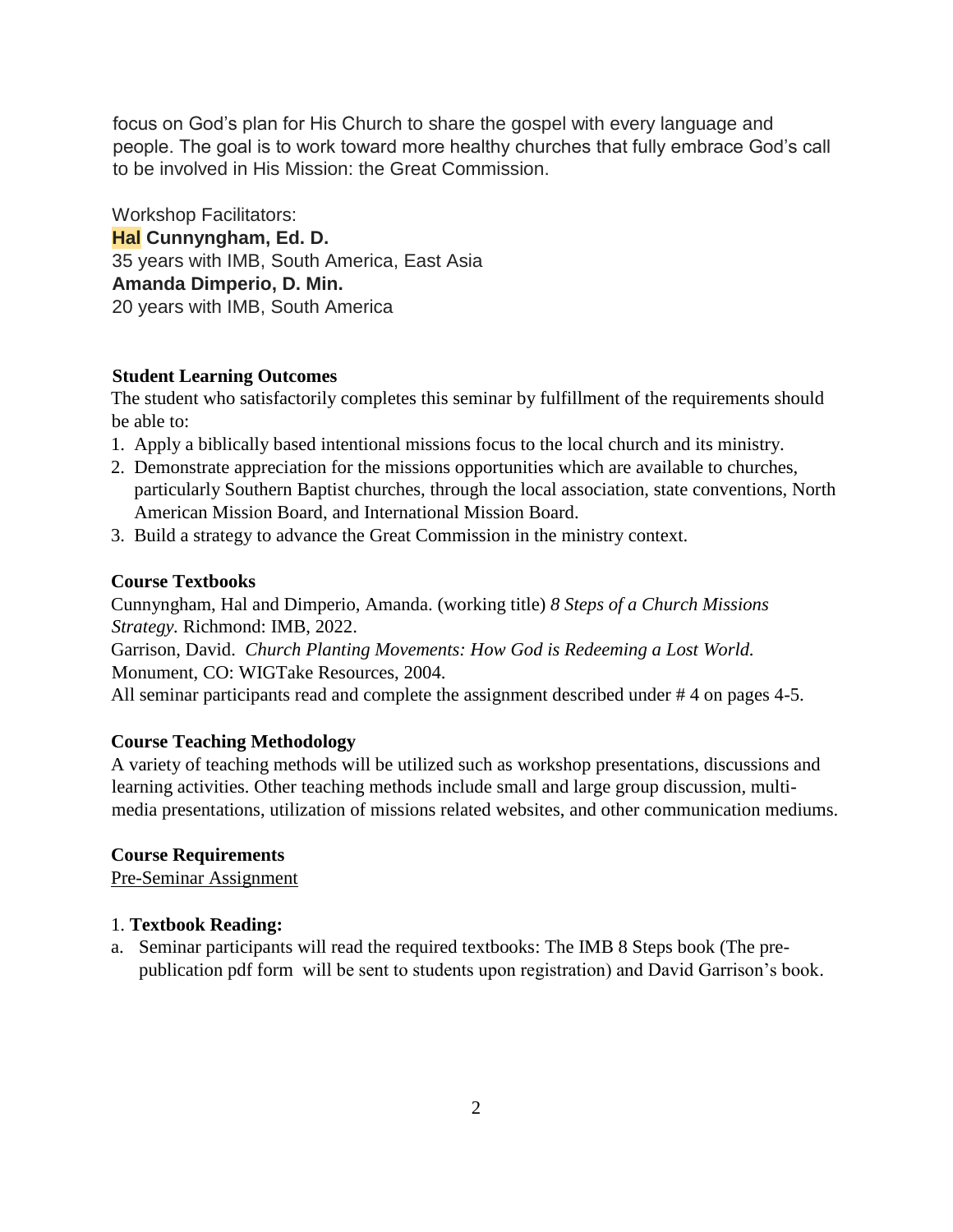b. Participants will write and submit a five to seven page, double-spaced typed paper (minimum of five full pages of text excluding cover page or Table of Contents) for teaching outline of each book.

1) Synopsis - Discuss the major themes of the book. This does not have to include every single theme or chapter of the textbook. This section should be approximately two pages.

2) Teaching points-Choose ten to twenty key teaching points from the book. Using materials from the book explain each teaching point and its application in the lives of people where you minister. Write from the perspective you are teaching a group these insights. The teaching points should be approximately five pages to eight pages in length.

## During the Workshop Assignments

# **1. Participate in all April 7-9 IMB Workshop activities:**

All seminar participants will be prepared to participate in all 8 Step Workshop activities. The schedule for April 7-9 activities and discussions will be shared by mid March.

## Post-Seminar Assignment

## 1. **Missional Church Strategy:**

Each seminar participant will research and write a missional church strategy designed to enable a local church to move to the next level of the 8 step continuum strategy,

The strategy paper should include be a minimum of fifteen full pages in the body of the paper to a maximum of twenty double spaced typed pages in proper Turabian form. (The body excludes cover page, table of contents page, endnotes, or Works Cited bibliography.) To demonstrate a wide variety of resources have been used to compose the strategy use a minimum of twelve to fifteen different sources in addition to the Bible. These sources may include the textbooks for the seminar and other resources introduced during the seminar. It may include some internet sources in additional to hard copy material such as books, commentaries, reference books, journal articles, and other sources.

Sources used in composing the strategy should be cited in footnotes or endnotes. One source may be cited several times but counts as one source toward the number of different sources. A separate bibliography of Works Cited in the paper should be included with each different source used in the paper.

Using your ministry context or a Southern Baptist church which you have detailed knowledge to develop a 8 step mission strategy. (If serving on the mission field outside of North America, you may use a national church for the case study.) The strategy will express a missions ministry which includes participation in missions in their community, state or region, North America, and internationally.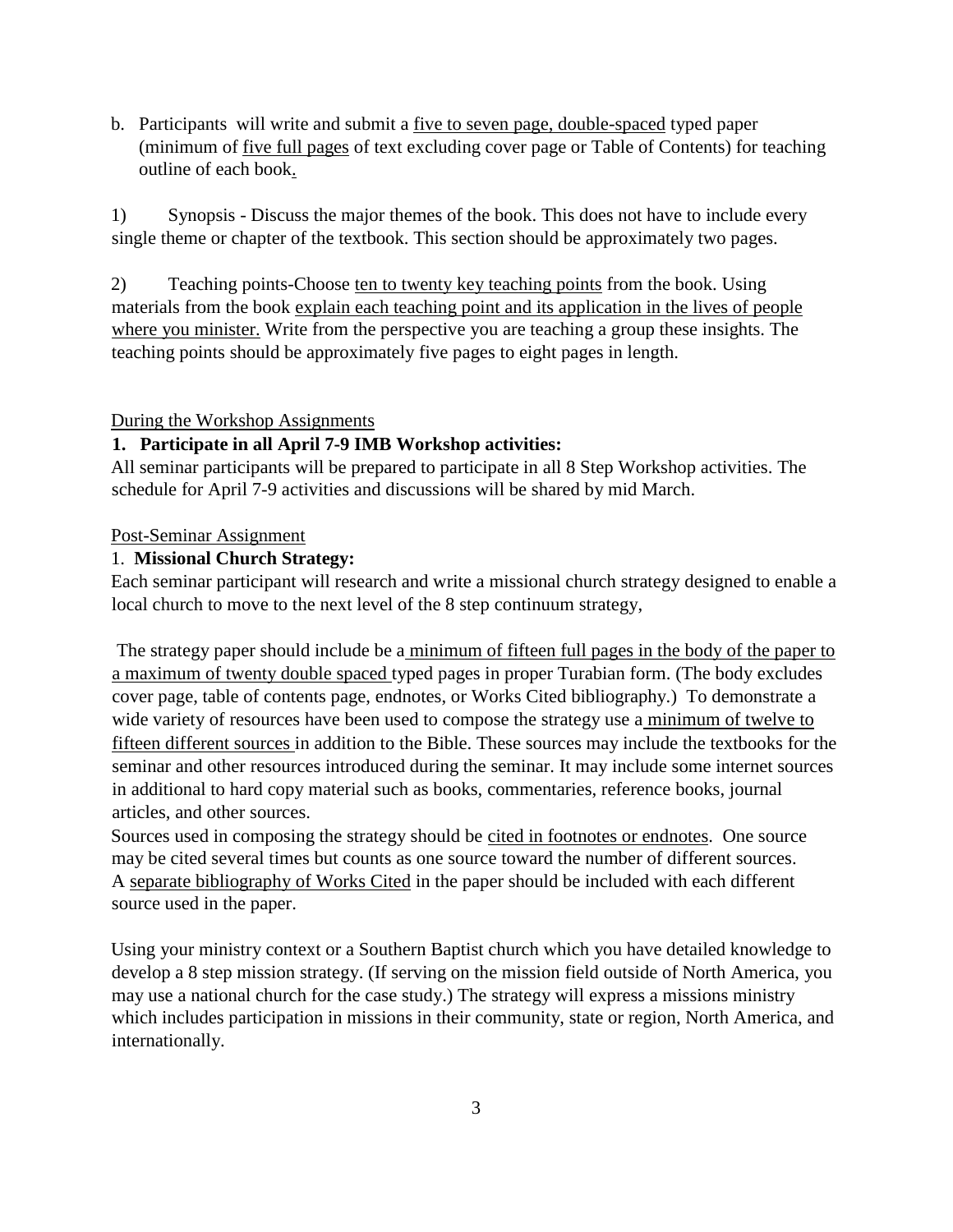This assignment will be evaluated by the ProDoc Writing Assessment Coordinator, Phyllis Garrett. As a service to you and the professor, She will evaluate the assignment re: grammar, writing style and Turabian formatting. *Please email the assignment, in a Word document, to [pgarrett@nobts.edu.](mailto:pgarrett@nobts.edu) She will evaluate the document by inserting comments and email the edited document back to the student. After revising and correcting the assignment, upload into Blackboard."*

**Due Date: The missional church strategy should be posted on the correct Blackboard Assignments folder by Thursday, May 19, 2022, 11:59 P.M. Please, email your paper to Mrs. Garrett as soon as possible but no later than May 2.**

**2.** Participation in an on-line BlueJean's discussion. April 28 (9AM -Noon)

### **Dates**

- 1. The teaching points' assignment, executive summary, and Text Book assignments are to be posted on the correct Blackboard Assignment folders by **Wednesday, Apr. 6, 2022, 11:59. PM**
- 2. **Attendance in IMB 8 Step WorkShop live on campus Apr 7-9, 2022.**
- 3. **BlueJeans attendance of discussion Apr 28 (9AM-noon)**
- 4. The missional church strategy should be posted on the correct Blackboard Assignments folder by **Thursday, May 19, 2022, 11:59 P.M. (Please submit to Mrs Garrett at [pgarrett@nobts.edu](mailto:pgarrett@nobts.edu) by May 2 for assessment and improvement.**

### **IMB Workshop Schedule**

(To be emailed to registered workshop participants in mid-March

### **Regular Seminar Evaluation:**

Teaching/Executive Sum papers: 35% Workshop and BlueJeans participation: 30% Missional Church Strategy and discussion 35%

### **Selected Bibliography**

Adams, Nate. *The Acts 1:8 Challenge: Empowering the Church to Be on Mission*. Nashville: LifeWay Press, 2004.

Akin, Daniel L. *Ten Who Changed the World*. Nashville: B&H Publishing Group, 2012.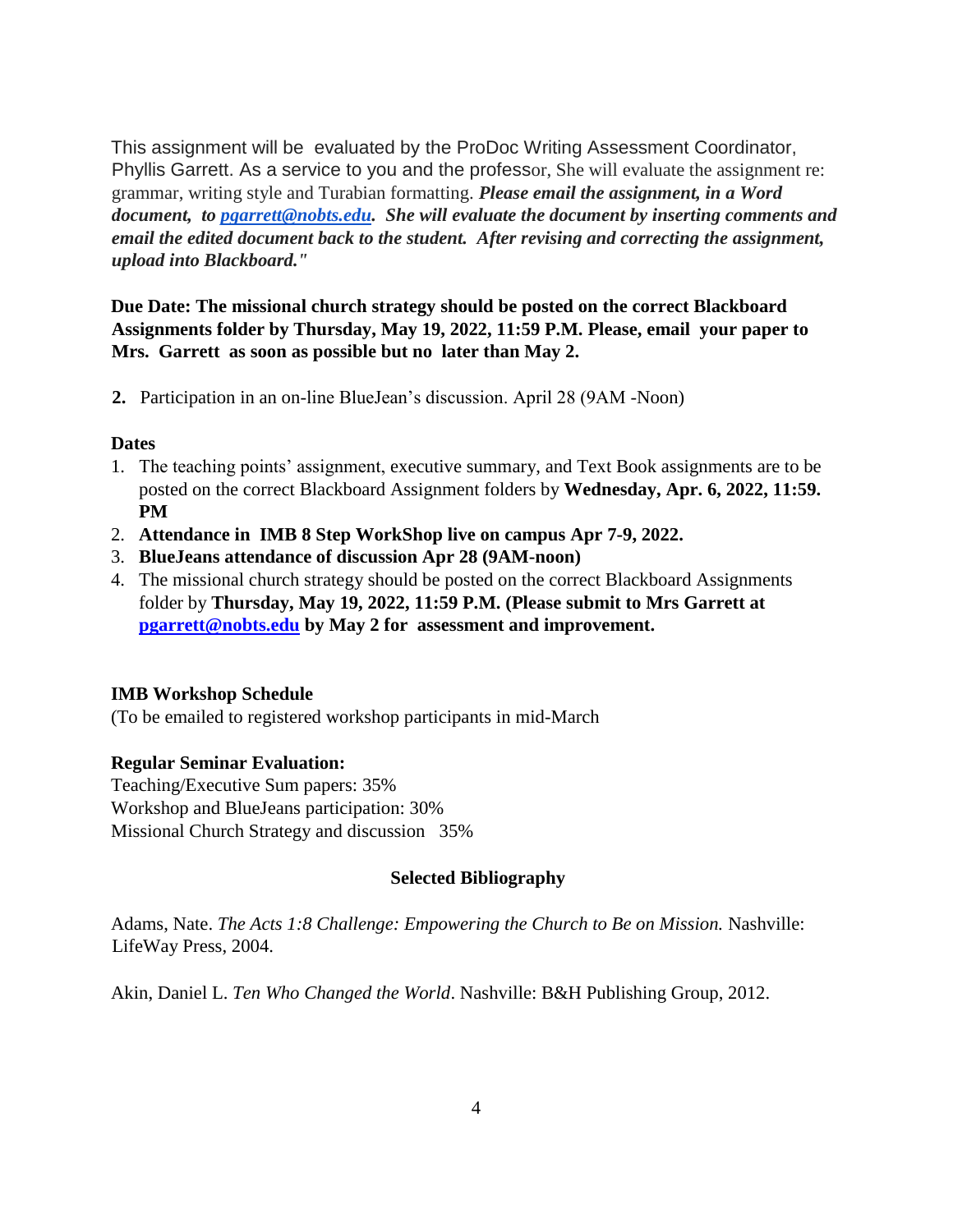Allen, Roland. *Missionary Methods: St. Paul's or Ours?* Grand Rapids: Eerdmans Publishing Co., 1962.

\_\_\_\_\_\_\_\_\_\_\_\_. *The Spontaneous Expansion of the Church*. Grand Rapids: Eerdmans Publishing Co., 1962.

Appleby, Jerry. *The Church is in A Stew: Developing Multicongregational Churches.* Kansas City, MO: Bacon Hill Press of Kansas City, 1990.

\_\_\_\_\_\_\_\_\_\_\_\_. *Missions Have Come to America: The Church's Cross-Cultural Ministry to Ethnics.* Kansas City, MO: Bacon Hill Press of Kansas City, 1986.

Barnett, Mike and Robin Martin, eds. *Best Missional Practices for the 21st Century: Discovering The Mission of God.* Downers Grove: IVP Academic, 2012.

Barrett, Louis. *Building the House Church.* Scottsdale, PA: Herald Press, 1986.

Barrett, Louis Y. et al., *Treasure in Clay Jars: Pattern in Missional Faithfulness.* Grand Rapids: William B. Publishing Company, 2004.

Barrett, Louis and Guder, Darrel L. eds., *Missional Church*: *A Vision for the Sending of the Church in North America*. Grand Rapids, MI: WB Eerdmans Publishers, 1998.

Bauchham, Richard. *Bible and Mission: Christian Witness in a Postmodern World.*  Grand Rapids: Baker Academic, 2003.

Bonhoeffer, Dietrich. *The Communion of Saints: A Dogmatic Inquiry into the Sociology of the Church.* New York: Harper, 1963.

\_\_\_\_\_\_\_\_\_\_\_\_\_\_. *The Cost of Discipleship.* New York: Simon and Schuster, 1995.

Body, David. *You Don't Have to Cross the Ocean to Reach the World: The Power of Local Cross-Cultural Ministry.* Grand Rapids: Chosen Books, 2008.

- Bosch, David J. *Transforming Mission: Paradigm Shifts in the Theology of Mission.* American Society of Missiology Series, n. 16. Maryknoll: Orbis, 1994.
- Branick, Vincent. *The House Church in the Writing of Paul.* Wilmington, DE: Michael Glazier, Inc., 1989.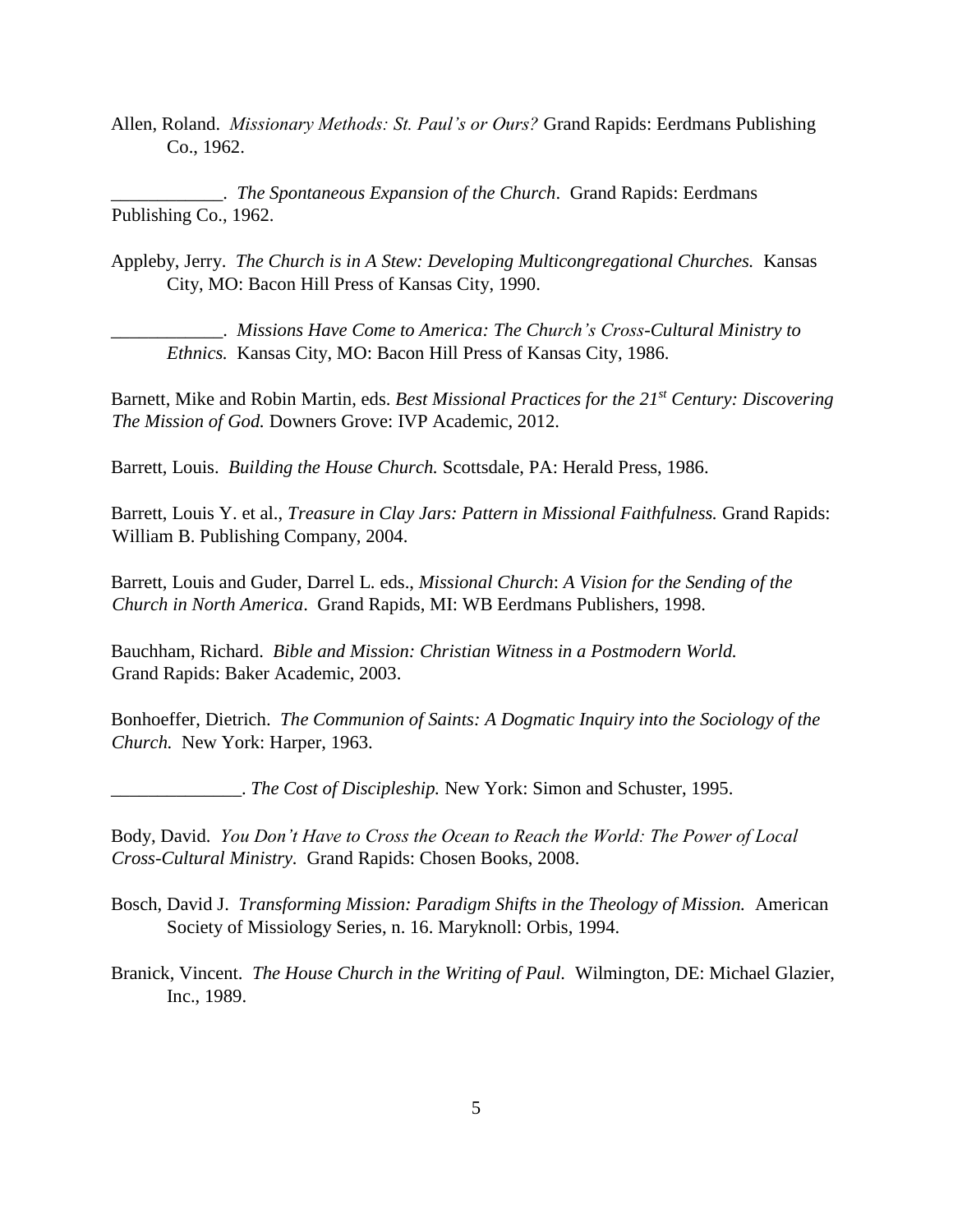Branson, Mark Lau and Nicholas Warnes, eds. *Starting Missional Churches : Life with God in the Neighborhood.* Downers Grove : Intervarsity Press, 2014.

Bridges, Erich and Jerry Rankin. *Lives Given, Not Taken: 21st Century Southern Baptist Martyrs.*  Richmond: International Mission Board, 2005.

Briscoe, Pete and Todd Hillard. *The Surge: Churches Catching the Wave of Christ's Love for the Nations.* Grand Rapids: Zondervan, 2010.

Brock, Charles. *Indigenous Church Planting.* Neosho, MO: Church Growth International, 1994.

Bunch, David T. and Oden, Barbara L. *Multihousing Congregations: How to Start and Grow Congregations in Multihousing Communities*. Atlanta: Home Mission Board, 1991.

Carson, Donald A., ed. *Biblical Interpretation and the Church: Text and Context.* Exeter, UK: Paternoster, 1984.

\_\_\_\_\_\_\_\_\_\_\_\_\_\_, ed. *The Church in the Bible and the World.* Grand Rapids: Baker, 1987. Reprint, 1993.

Cho, Paul Y. *Successful Home Cell Groups.* Plainfield, NJ: Bridge Publications, 1981.

Clowney, Edmund. *The Church (Contours of Christian Theology*). Downers Grove, IL: InterVarsity Press, 1995.

- Cochran, Robert D. "A Study of Development of New Congregations among Southern Baptist in Selected Urban Areas since 1970" Ph.D. Diss. The Southern Baptist Theological Seminary, 1985.
- Conn, Harvie. *Planting and Growing Urban Churches: From Dream to Reality.* Grand Rapids, MI: Baker Book House, 1997.

Corbett, Steve and Brian Fikkert. *When Helping Hurts: How to Alleviate Poverty without Hurting the Poor.* Chicago: Moody Press, 2009.

Cordeiro, Wayne. *Doing Church as a Team. Rev. Ed.* Ventura, CA: Gospel Light Publications, 2001.

Dever, Mark. *Nine Marks of a Healthy Church.* Cape Coral, FL: Founders Press, 1997.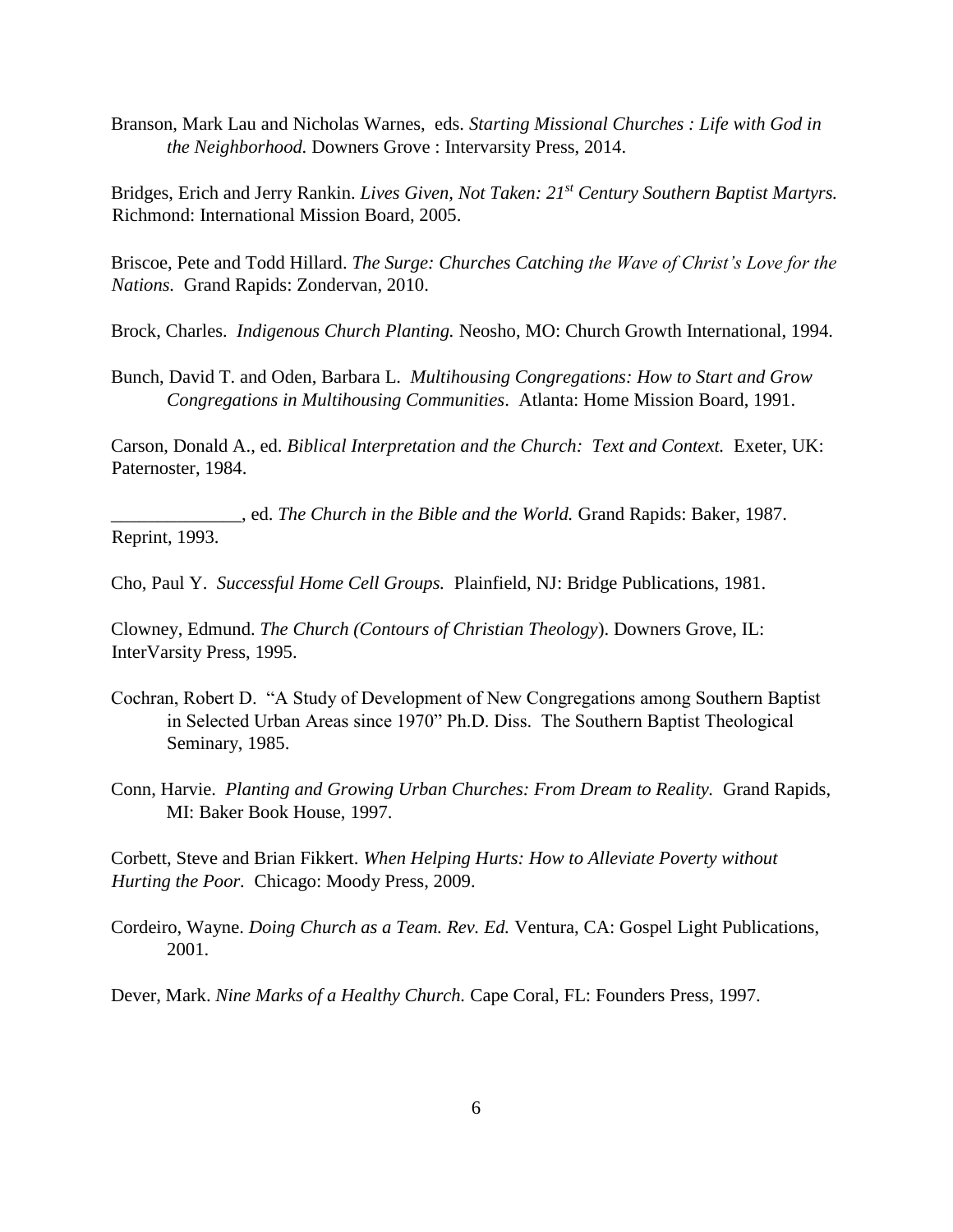Drummond, Lewis A. *The Word of the Cross: A Contemporary Theology of Evangelism.* Nashville: Broadman, 1992.

Ellis, Roger and Roger Mitchell. *Radical Church Planting.* Crossway Books, 1992.

Faircloth, Samuel D. *Church Planting for Reproduction.* Grand Rapids: Baker Book House, 1991.

Finger, Reta Halteman. *Paul and the Roman House Churches.* Scottsdale, PA: Herald Press, 1994.

Fleming, Dean E. *Contextualization in the New Testament: Patterns for Theology and Mission.*  Downers Grove: InterVarsity Press, 2005.

Ford, Lance and Brad Brisco. *Missional Essentials: A Guide for Experiencing God's Mission In Your Life.* Kansas City: The House Studio, 2012.

Ford, Lance and Brad Brisco, *The Missional Quest: Becoming A Church of the Long Run.* Downers Grove: IVP Books, 2013.

Garrison, David. *A Wind in the House of Islam*. Monument, CO.: WIGTake Resources, 2014.

Gilliland, Dean S. *Pauline Theology and Mission Practice.* Grand Rapids: Baker, 1983.

Goheen, Michael W. *A Light to the Nations: The Missional Church and the Biblical Story.*  Grand Rapids: Baker Academic, 2011.

Goslin, Thomas S. *The Church without Walls.* Pasadena: Hope Publishing House, 1984.

Greenway, Roger and Timothy Monsma. *Cities: Missions' New Frontier*. 2<sup>nd</sup> ed. Grand Rapids: Baker, 2000.

Guder, Darrell L., ed. *Missional Church: A Vision for the Sending of the Church in North America.* Grand Rapids: Eerdmans, 1998.

Hadaway, C. Kirk and Francis DuBose. *Home Cell Groups and House Churches.* Nashville: Broadman Press, 1987.

Harris, Trevor. *The Great Omission: A Call to Restore 'Mission' to the Heart of the Local Church.* Webster, NY: Evangelical Press, 2005.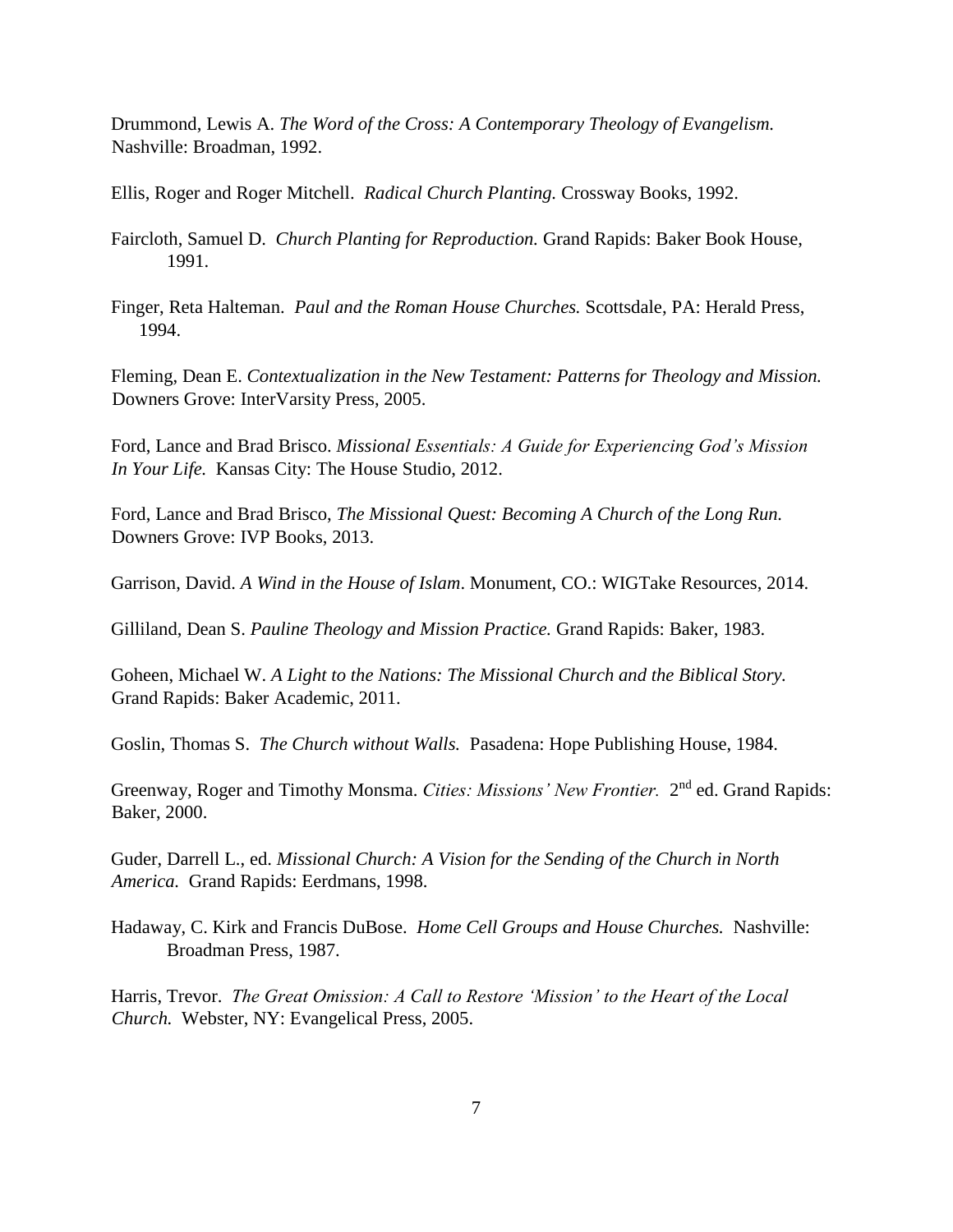Hatmaker, Brandon. *Barefoot Church: Serving the Least of These in a Consumer Culture.*  Grand Rapids: Zondervan, 2011.

- Hawthorne, Steve and Graham Kendrick. *Prayer-walking: Praying On-site with Insight.*  Orlando: Creation House, 1993.
- Hale, Thomas and Gene Daniels. *On Being a Missionary.* rev. ed. Pasadena: William Carey Library, 2012.
- Hedlund, Roger. *The Mission of the Church in the World*: *A Biblical Theology.* Grand Rapids: Baker Book House, 1991.

Hesselgrave, David J. *Communicating Christ Cross-Culturally: An Introduction to Missionary*  Communication. 2<sup>nd</sup>. Ed. Grand Rapids: Zondervan Publishing House, 1991.

Latter Letting Churches Cross-Culturally: North America and Beyond. 2<sup>nd</sup> ed. Grand Rapids: Baker Book House, 2000.

Hesselgrave, David J. and Ed Stetzer, Eds. *Missionshift: Global Mission Issues in the Third Millennium.* Nashville: B & H Academic, 2010.

Hiebert, Paul G. *Anthropological Insights for Missionaries.* Grand Rapids: Baker, 1985.

Hiebert, Paul and Eloise Hiebert Meneses. *Incarnational Ministry: Planting Churches in Band, Tribal, Peasant, and Urban Societies.* Grand Rapids: Baker Book House, 1995.

Hirsch, Alan. *The Forgotten Ways: Reactivating the Missional Church.* Grand Rapids, MI: Brazos Press, 2006.

Hoke, Steve and Bill Taylor. *Global Mission Handbook: A Guide for Cross Cultural Service.*  Downers Grove: IVP Books, 2009.

Hopler, Thomas and Marcia. *Reaching the World Next Door: How to Spread the Gospel in the Midst of Many Cultures.* Downers Grove: InterVarsity Press, 1993.

Horner, David. *When Missions Shapes the Mission: You and Your Church Can Reach the World*. Nashville: B&H Publishing Group, 2011.

Horton, Michael. *The Gospel Commission: Recovering God's Strategy for Making Disciples.*  Grand Rapids: Baker Books, 2011.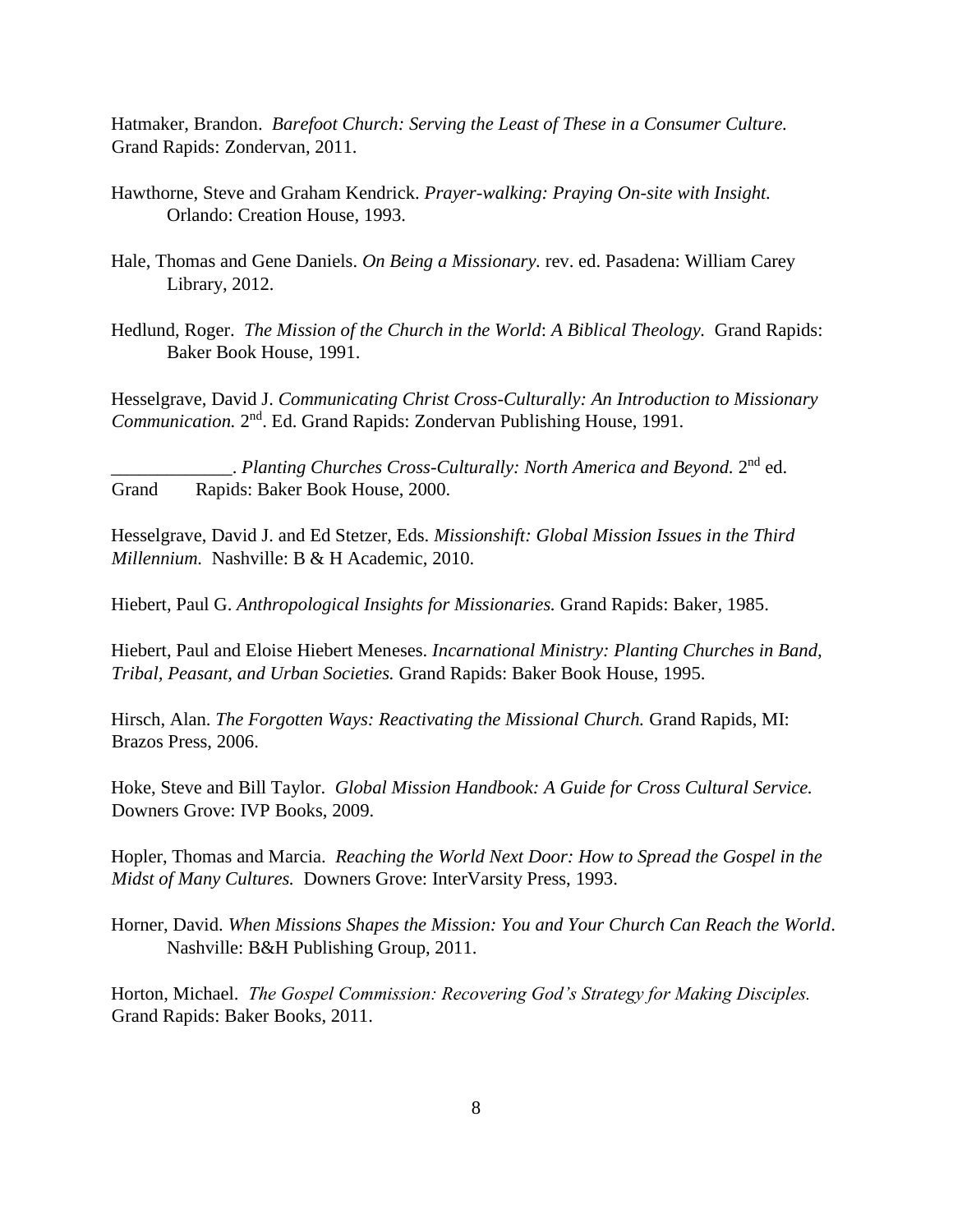Howell, Brian. M. *Short-Term Mission: An Ethnography of Christian Travel Narrative and Experience.* Downers Grove: InterVarsity Press, 2012.

Hunt, Josh. *Let it Grow: Changing to Multi-Congregation Churches.* Grand Rapids, MI: Baker Book House, 1994.

Johnstone, Patrick. *The Future of the Global Church: History, Trends, and Possibilities.*  Downers Grove: IVP Books, 2012.

Kane, J. Herbert. *Christian Missions in Biblical Perspective*. Grand Rapids, MI: Baker Book House, 1976.

Kirby, Scott. *Equipped for Adventure: A Practical Guide to Short-Term Mission Trips.*  Birmingham: New Hope Publishers, 2006.

Kimball, Dan, Rick Warren, and Brian D. McLaren. *The Emerging Church.* Grand Rapids: Zondervan Publishing Company, 2003.

Krupp, Nate. *God's Simple Plan for His Church--and Your Place in It: A Manual for House Churches.* Woodburn, OR: Solid Rock Books, 1993.

Leaptrott, Nan. *Culture to Culture: Mission Trip Do's and Don'ts.* Chattanooga: AMG Publishers, 2005.

Lederleitner, Mary T. *Cross-Cultural Partnerships: Navigating the Complexities of Money and Mission.* Downers Grove: InterVarsity Press, 2010.

Lewis, Larry L. *The Church Planter's Handbook.* Nashville: Broadman, 1992.

Licence, Graham. *Rural Church Planting?* Bedford, UK: British Church Growth Association, 1992.

Lingenfelter, Sherwood G. and Marvin K. Mayers. *Ministering Cross-Culturally*. 2<sup>nd</sup> Ed. Grand Rapids: Baker Academic, 2003.

Livermore, David A. *Serving with Eyes Wide Open: Doing Short-Term Missions with Cultural Intelligence.* Grand Rapids: Baker Books, 2006.

Livingstone, Greg. *Planting Churches in Muslim Cities: A Team Approach.* Grand Rapids: Baker Books, 2006.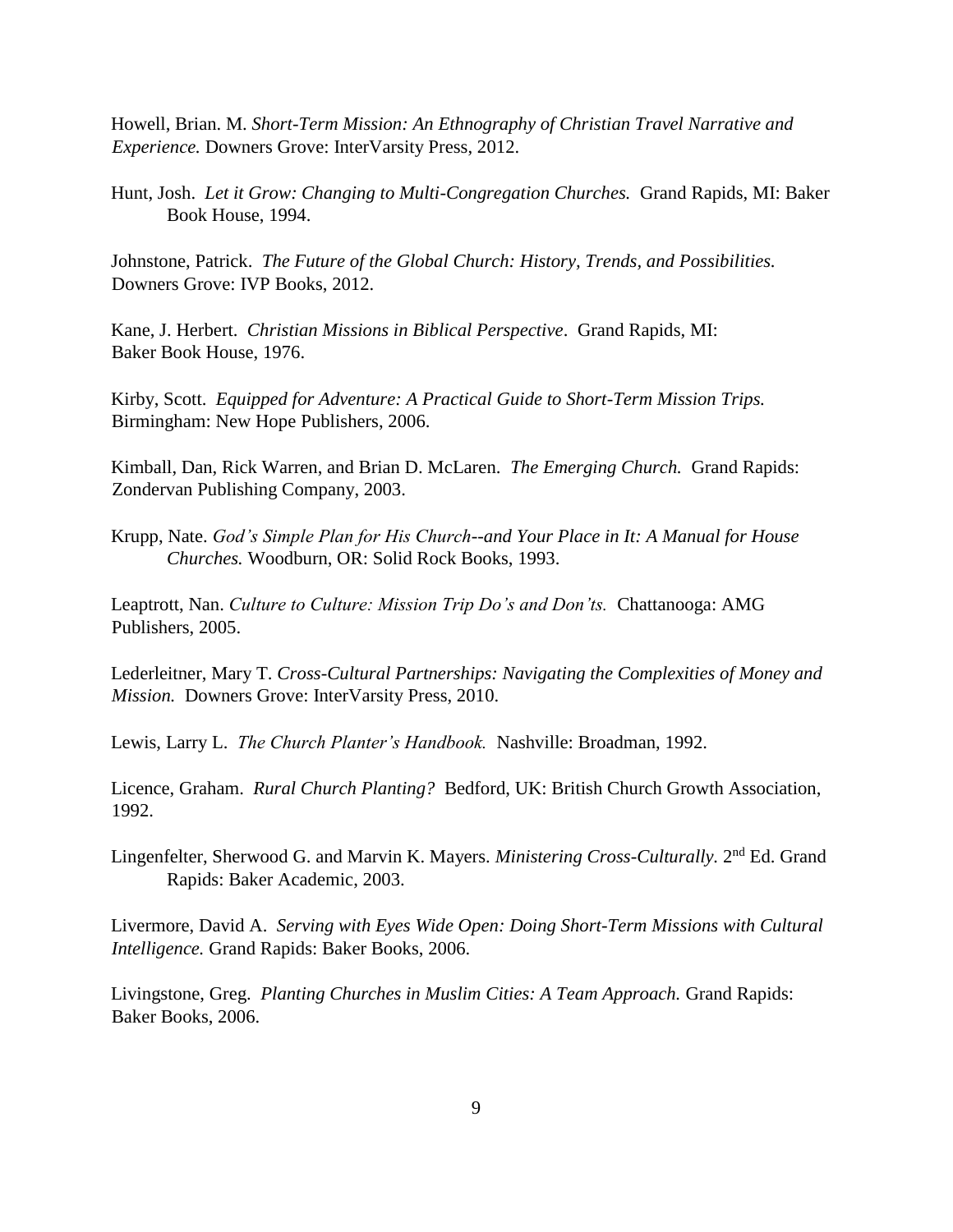Malphurs, Aubrey. *Planting Growing Churches for the 21st Century: A Comprehensive Guide For New Churches and Those Desiring Renewal.* 3rd ed. Grand Rapids: Baker, 2004.

Malphurs, Aubrey. *Strategy 2000: Churches Making Disciples for the New Millennium.* Grand Rapids: Kregel Publications, 1996.

Mandryk, Jason. *Operation World: The Definitive Prayer Guide to Every Nation*. 7th ed. Colorado Springs: Biblica Publishing, 2010.

- Martin, Ralph P. *The Family and the Fellowship: New Testament Images of the Church.* Grand Rapids: Eerdmans, 1979.
- McGavran, Donald A. *Effective Evangelism: A Theological Mandate.* Phillipsburg, NJ: Presbyterian and Reformed, 1988.

McGavran, Donald A. *How Churches Grow.* New York: Friendship Press, 1959.

\_\_\_\_\_\_\_\_\_\_\_\_\_\_\_\_\_. *Understanding Church Growth,* rev. and ed. Peter Wagner. Grand Rapids: Wm. B. Eerdmans, 1990.

McNeal, Reggie. *Missional Communities: The Rise of the Post-Congregational Church.* San Francisco: Jossey-Bass, 2011.

McNeal, Reggie. *Missional Renaissance: Changing the Scorecard for the Church*. San Francisco: Wiley, John, & Sons, Inc., 2009.

\_\_\_\_\_\_\_\_\_\_\_\_. *The Present Future: Six Tough Questions for the Church.* San Francisco: Wiley, John, & Sons, Inc., 2003.

Minatrea, Mildred. *Shaped by God's Heart: The Passion and Practice of Missional Churches.*  San Francisco: Jossey-Bass, 2004.

Muck, Terry and Frances Adeney. *Christianity Encountering World Religions: The Practice of Missions in the Twenty-first Century.* Grand Rapids: Baker Academic, 2009.

Neighbor, Ralph. *Where Do We Go from Here? A Guide for the Cell Group Church.* Houston: Touch Publications, 1990.

Nelson, Gary V., Gordon W. King, *Going Global: A Congregation's Guide Introduction to Mission beyond Our Borders.* St. Louis: Chalice Press, 2011.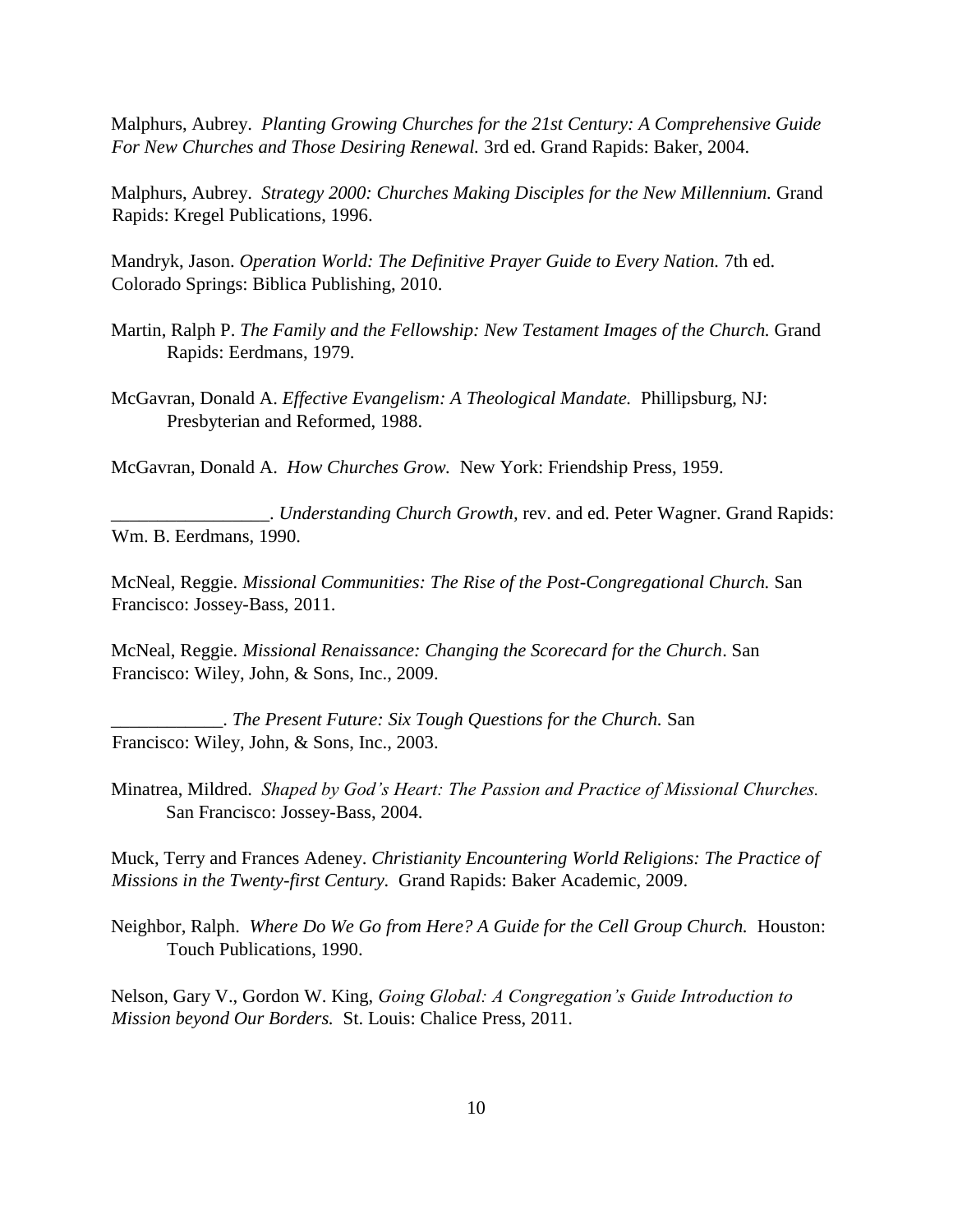Nevius, John L. *Planting and Development of Missionary Churches.* Nutley, NJ: Presbyterian & Reformed, 1958.

Nikkel, James. *Antioch Blueprints: A Manual of Church Planting Information and Church Growth Strategies.* Canadian Conference of Mennonite Brethren Churches, 1987.

Oden, Barbara. *The "How To" Book for Starting Ministry in Multifamily Housing Communities (Apartment Complexes).* Houston, TX: Union Baptist Association, 1987.

Ott, Craig and Gene Wilson. *Global Church Planting: Biblical Principles and Best Practices For Multiplication.* Grand Rapids: Baker Academic, 2011.

Parshall, Phil. *Muslim Evangelism: Contemporary Approaches to Contextualization.*  Waynesboro, GA: Gabriel Publishing, 2003.

Payne, Jervis David. *An Evaluation of the Systems Approach to North American Church Multiplication Movements of Robert E. Logan in Light of the Missiology of Roland Allen*. Ph. D. Dissertation. Louisville: The Southern Baptist Theological Seminary, 2001.

Payne, J. D. *Discovering Church Planting: An Introduction to the Whats, Whys, and Hows of Global Church Planting.* Colorado Springs: Paternoster, 2009.

\_\_\_\_\_\_\_\_\_\_. *Missional House Church: Reaching our communities with the Gospel.* Authentic UK, 2008.

\_\_\_\_\_\_\_\_\_\_\_. *Strangers Next Door: Immigration, Migration and Mission.* Downers Grove: InterVarsity Press, 2012.

Piper, John and David Mathis, eds. *Finish the Mission: Bringing the Gospel to the Unreached And Unengaged.* Wheaton: Crossway, 2012.

- Piper, John. *Let the Nations Be Glad! The Supremacy of God in Missions.* 3<sup>rd</sup> ed. Grand Rapids: Baker Academic, 2010.
- Platt, David. *Radical: Taking Back Your Faith from the American Dream.* Colorado Springs: Multnomah, 2010.

\_\_\_\_\_\_\_\_\_. *Radical Together: Unleashing the People of God For the Purpose of God.* Colorado Springs, Multnomah, 2011.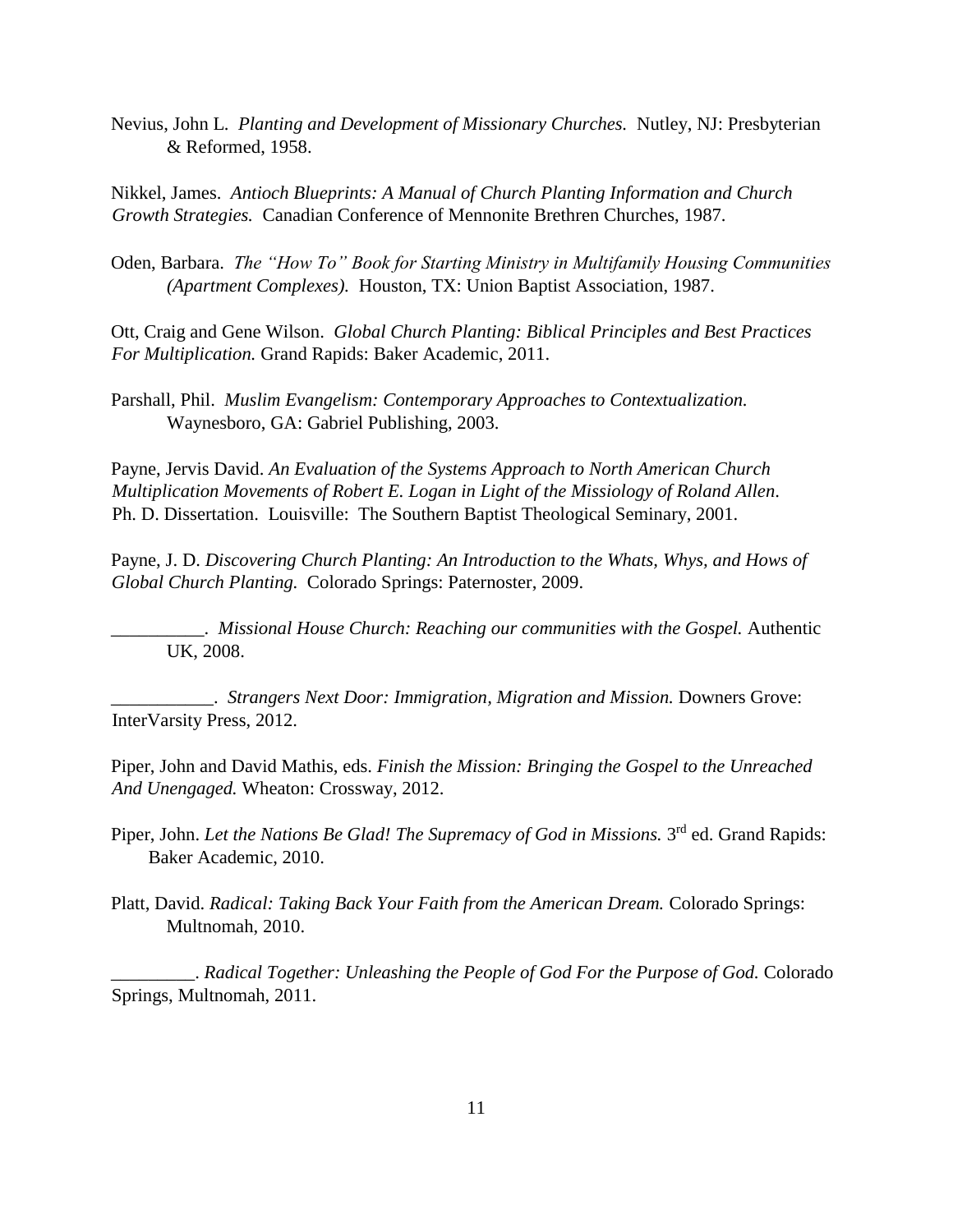Plummer, Robert L. and John Mark Terry. Eds. *Paul's Missionary Methods: In His Times and Ours.* Downers Grove: IVP Academic, 2012.

Putman, David. *Breaking the Discipleship Code: Becoming a Missional Follower of Jesus.*  Nashville: B & H Publishing Group, 2008.

Rankin, Jerry. *Empowering Kingdom Growth: To the Ends of the Earth: Churches Fulfilling the Great Commission.* Nashville: Broadman & Holman Publishers, 2006.

\_\_\_\_\_\_\_\_\_\_. *Spiritual Warfare: The Battle for God's Glory.* Nashville; B & H Publishing Group, 2009.

Rankin, Jerry and Ed Stetzer. *Spiritual Warfare and Missions: The Battle for God's Glory Among the Nations.* Nashville: B & H Publishing Group, 2010.

Rheenen, Gailyn Van. *Missions: Biblical Foundations and Contemporary Strategies*. Grand Rapids, MI: Zondervan Publishing House, 1996.

Rickett, Daniel. *Building Strategic Relationships: A Practical Guide to Partnering with Non-Western Missions.* Stem Press, 2008.

Richter, Don C. *Mission Trips that Matter: Embodied Faith for the Sake of the Gospel.*  Nashville: Upper Room Books, 2007.

Ripken, Nik and Gregg Lewis. *The Insanity of God: A True Story of Faith Resurrected.*  Nashville: B & H Publishing Group, 2013.

Roberts, Bob. Jr. *Glocalization: How Followers of Jesus Engage the New Flat World.*  Grand Rapids: Zondervan, 2007.

Romo, Oscar I. *American Mosaic: Church Planting in Ethnic America.* Nashville: Broadman Press, 1993.

Rowell, John. *To Give or Not to Give? ReThinking Dependency, Restoring Generosity, and Redefining Sustainability.* Tyrone, GA: Authentic Publishing, 2007.

Roxburg, Alan J. *Missional: Joining God in the Neighborhood.* Grand Rapids: Baker Book, 2011.

Roxburgh, Alan J. and Boren, Scott. *Introducing the Missional Church: What It Is, Why It Matter, How to Become One.* Grand Rapids: Baker Books, 2009.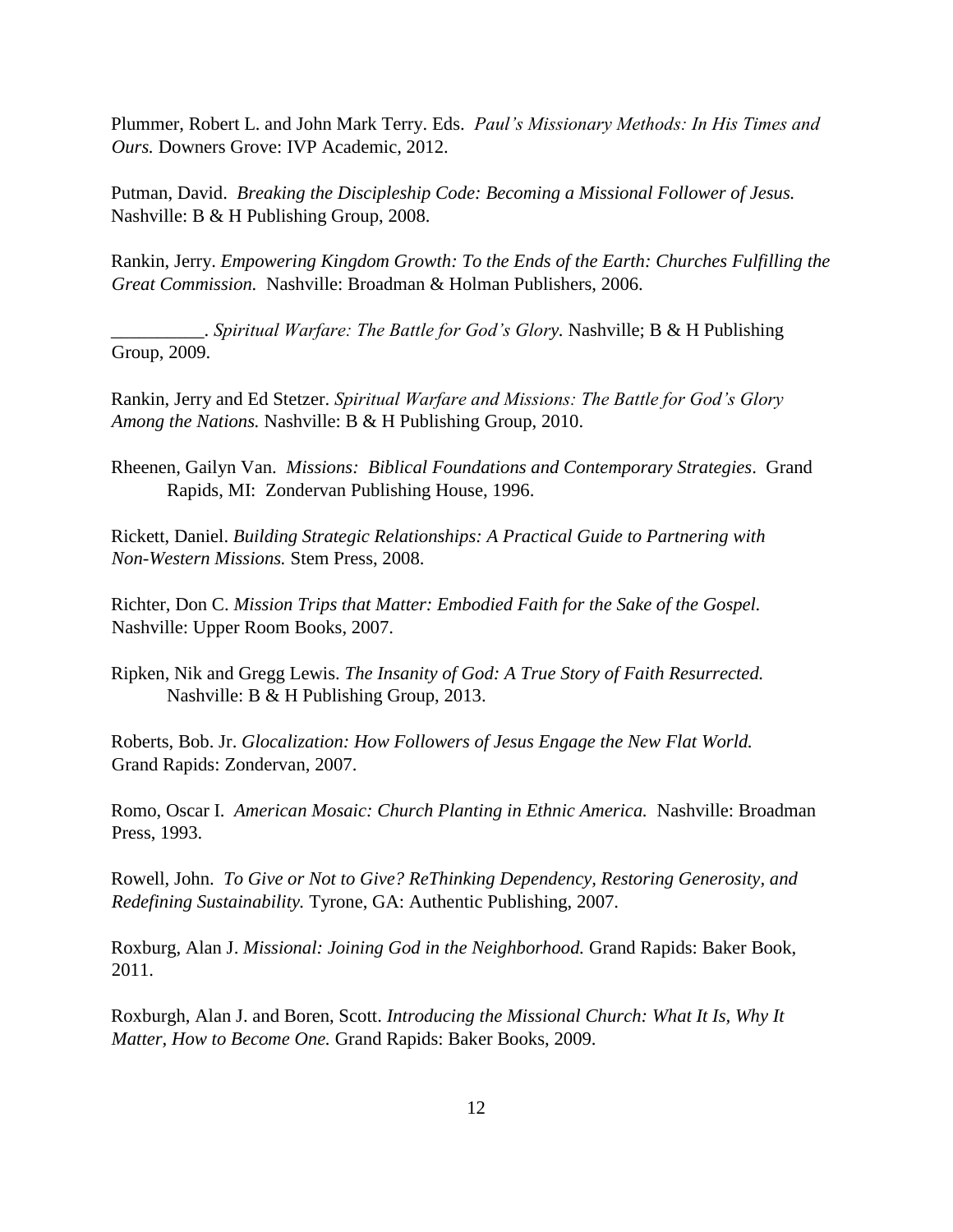Rundle, Steve and Tom Steffen. *Great Commission Companies: The Emerging Role of Business*  in Missions. 2<sup>nd</sup> ed. Downers Grove, IVP Books, 2011.

Sanchez, Daniel. *Hispanic Realities Impacting America: Implications for Evangelism &Missions.* Fort Worth: Church Starting Network, 2006.

Schaller, Lyle E. *Forty-four Questions for Church Planters.* Nashville: Abingdon Press, 1991.

Schnabel, Eckhard J. *Paul the Missionary: Realities, Strategies, and Methods. Downers Grove:* IVP Academic, 2008.

- Shenk, David W. & Ervin R. Stutzman. *Creating Communities of the Kingdom: New Testament Models of Church Planting.* Scottsdale, PA: Herald Press, 1988.
- Sills, David. *The Missionary Call: Finding Your Place in God's Plan for the World.* Chicago: Moody Press, 2008.

\_\_\_\_\_\_\_\_\_\_\_. *Reaching and Teaching: A Call to Great Commission Obedience.* Chicago: Moody Press, 2010.

Silvoso, Ed. *That None Should Perish.* Ventura, California: Regal Books, 1994.

Smith, Steve and Ying Kai. *T4T: A Discipleship ReRevolution.* Monument, CO: WIGTake Resources, 2011.

Sprinkle, Randy. *Follow Me: Becoming a Lifestyle Prayerwalker.* Rev. Ed. Birmingham: New Hope Publishers, 2013.

Steffen, Tom A. *Passing the Baton: Church Planting That Empowers.* La Habra, CA: Center for Organizational & Ministry Development, 1997.

\_\_\_\_\_\_\_\_\_\_\_\_\_\_. "Selecting a Church Planting Model That Works," Missiology 22 (July 1994): 361-376.

Steffen, Tom and Lois McKinney Douglas. *Encountering Missionary Life and Work: Preparing For Intercultural Ministry.* Grand Rapids: Baker Academic, 2008.

Steffen, Tom and Mike Barnett, eds. *Business As Mission: From Impoverished to Empowered.*  Pasadena: William Carey Library, 2006.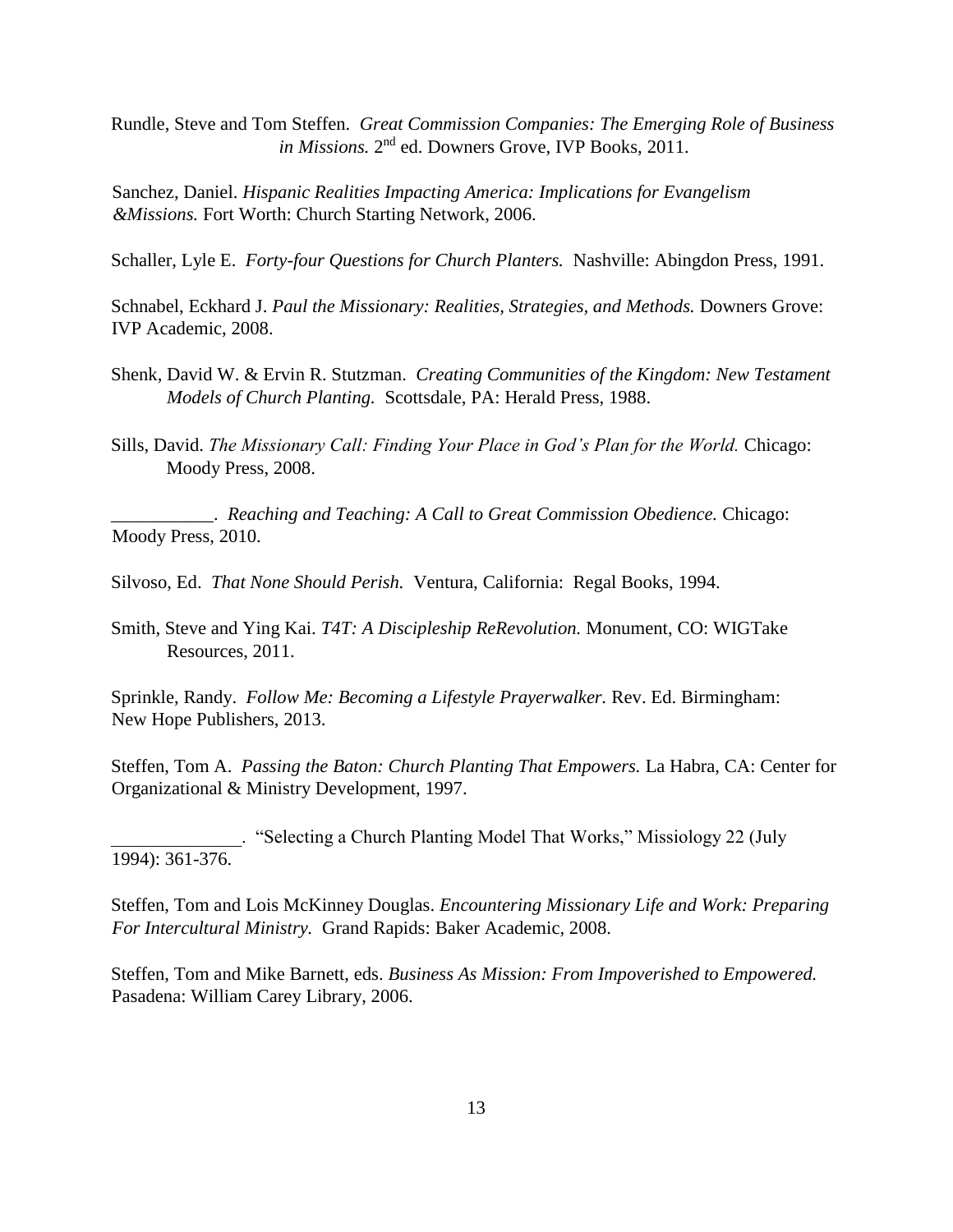Stetzer, Ed and Im, Daniel. *Planting Missional Churches: Your Guide to Starting Churches that Multiply..* Nashville: B&H Academic, 2016.

Stetzer, Ed and Putman, David. *Breaking the Missional Code: Your Church Can Become Missionary in Your Community.* Nashville: Broadman & Holman Publishers, 2006.

Terry, John Mark, ed. *Missiology: An Introduction to the Foundations, History, and Strategies of World Mission. 2nd ed.* Nashville: B & H Publishing Group, 2015.

Terry, John Mark and J. D. Payne. *Developing a Strategy for Missions: A Biblical, Historical, And Cultural Introduction.* Grand Rapids: Baker Academic, 2013.

Terry, J.O. *Basic Bible Storying: Preparing and Presenting Bible Stories for Evangelism, Discipleship, Training, and Ministry.* Fort Worth: Church Starting Network, 2006.

Thomas, Donna. *Becoming A World Changing Family: Fun and Innovative Ways to Spread the Good News.* Seattle: YWAM Publishing, 2008.

Tidsworth, Floyd. *Life Cycle of a New Congregation.* Nashville: Broadman, 1992.

Vaughan, John N. *The Large Church: A Twentieth-Century Expression of the First-Century Church.* Grand Rapids, MI: Baker Book House, 1985.

\_\_\_\_\_\_\_\_\_\_\_\_\_\_. *Megachurches and America's Cities: How Churches Grow.* Grand Rapids, MI: Baker Book House, 1993.

Van Gelder, Craig, ed. *The Missional Church in Context: Helping Congregations Develop Contextual Ministry.* Grand Rapids: William B. Eerdmans Publishing Co., 2007.

Van Gelder, Craig. *The Essence of the Church: A Community Created By the Spirit.*  Grand Rapids: Baker Books, 2000.

Voelkel, Mary Anne and Jack Voelkel. *Spiritual Warfare and Mission.* Downers Grove: InterVarsity Press, 2012.

Wagner, C. Peter. *Church Planting for a Greater Harvest.* Ventura, CA: Regal Books, 1990.

Whitney, Donald. *Spiritual Disciplines for the Christian Life. Revised and Updated.* Colorado Springs: NavPress, 2014.